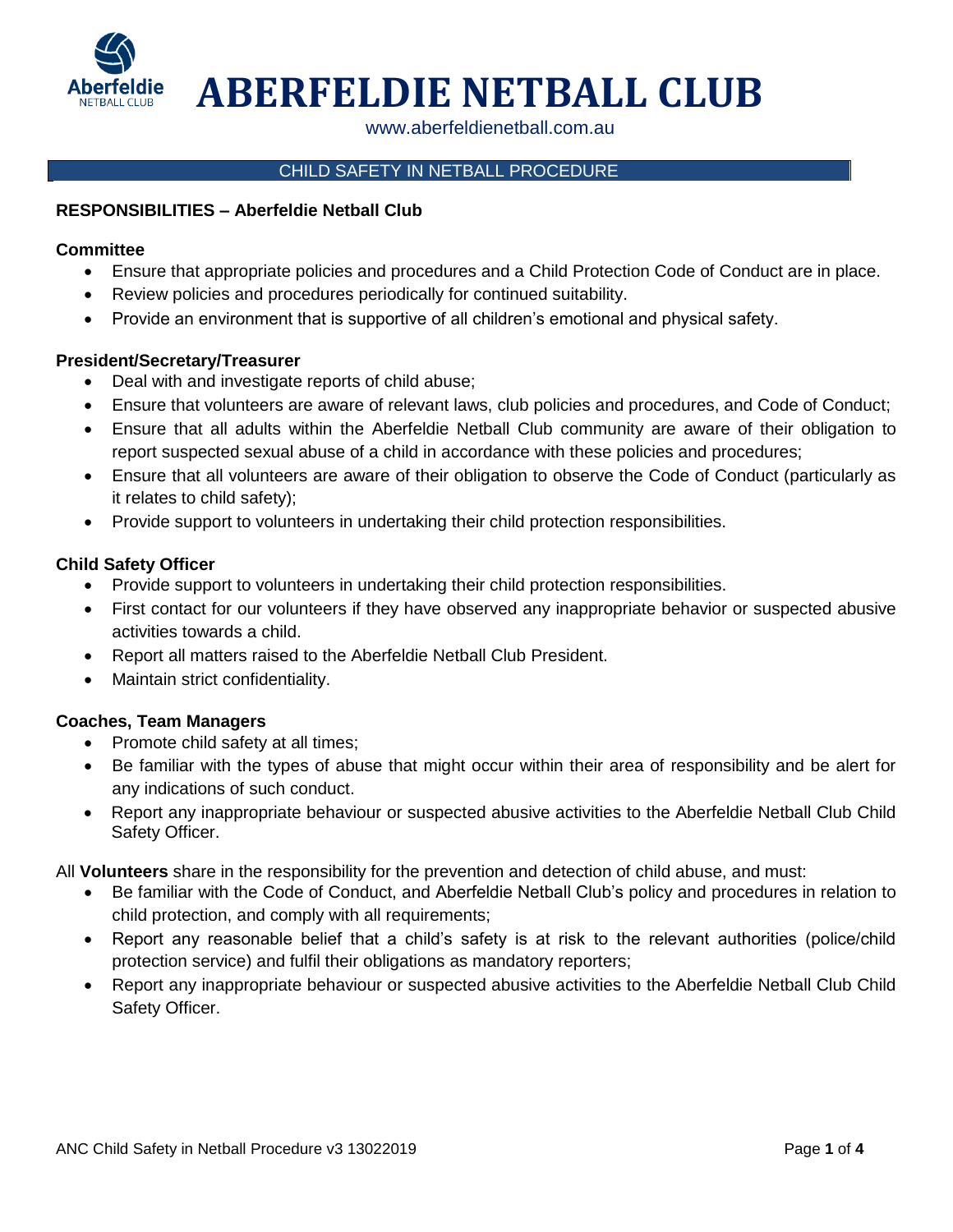## **NEW VOLUNTEERS**

The Aberfeldie Netball Club aims to:

- Promote and protect the safety of all children under the care of the club;
- Identify the safest and most suitable people who share the clubs values and commitment to protect children; and
- Prevent a person from volunteering at the club if they pose a risk to children.

All new volunteers will be required to provide a current Working With Children Check or equivalent.

## **WORKING WITH CHILDREN CHECK**

The Aberfeldie Netball Club must at all times:

Ensure that each adult (18 years and older) who seeks to hold, or currently holds, a position of responsibility or authority with children (under 18 years of age) must seek and maintain a valid working with children check or equivalent (current Victorian Institute of Teaching ID (VIT) or current serving Victorian Police Office ID or current serving Australian Federal Police (AFP) Officer).

A register will be maintained by the Committee.

#### **RISK MANAGEMENT**

The Aberfeldie Netball Club will ensure that child safety is a part of its overall risk management approach.

The Club has appointed a Child Safety Officer as a first point of contact.

## **REPORTING**

Any volunteer who has grounds to suspect abusive activity must immediately notify the appropriate child protection service or the police. They should also advise the ANC Child Safety Officer.

In situations where the volunteer is suspected of involvement in the activity, or if the person having the suspicion does not believe that the matter is being appropriately addressed or dealt with, the matter should be reported to the Club Child Safety Officer.

Volunteers must report complaints of suspected abusive behaviour or misconduct to the Club Child Safety Officer and also to any external regulatory body such as the police.

#### **INVESTIGATING**

If the appropriate child protection service or the police decide to conduct an investigation of this report, volunteers must co-operate fully with the investigation.

Whether or not the authorities decide to conduct an investigation, the Club President will consult with the authorities to determine whether an internal investigation is appropriate. If it is decided that such an investigation will not conflict with any proceeding of the authorities, the Cub President may decide to conduct such an investigation. All volunteers must co-operate fully with the investigation.

Any such investigation will be conducted according to the rules of natural justice.

The Club President will make every effort to keep any such investigation confidential; however, from time to time other member volunteers may need to be consulted in conjunction with the investigation.

After an initial review and a determination that the suspected abuse warrants additional investigation, the Club President shall coordinate the investigation with the appropriate investigators and / or law enforcement officials.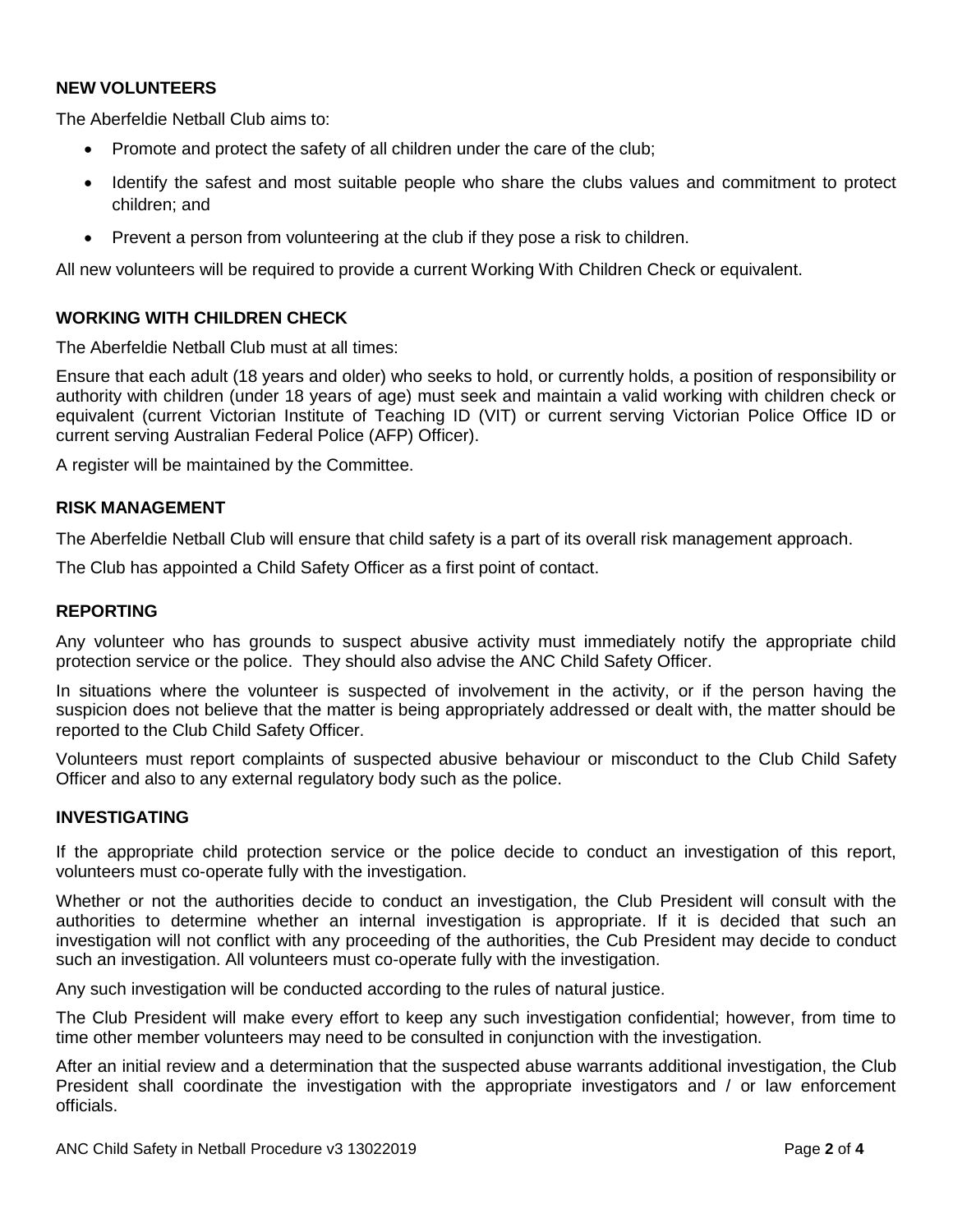## **RESPONDING**

If it is alleged that a member volunteer may have committed an offence or have breached the clubs policies or its Code of Conduct the person concerned may be stood down while an investigation is conducted.

If the investigation concludes that on the balance of probabilities an offence (or a breach of the clubs policies or Code of Conduct) has occurred then disciplinary action may follow, up to and including dismissal or cessation of involvement with the club. The findings of the investigation will also be reported to any external body as required.

## **PRIVACY**

All personal information considered or recorded will respect the privacy of the individuals involved unless there is a risk to someone's safety. The Aberfeldie Netball Club will have safeguards and practices in place to ensure any personal information is protected.

## **REVIEWING**

Annually, and following every reportable incident, a review shall be conducted to assess whether the club child protection policies or procedures require modification to better protect the children under the clubs care.

## **RELATED DOCUMENTS**

- ANC Child Protection Policy Statement
- ANC Child Safety Code of Conduct

#### **DEFINITIONS**

**Child** means a person below the age of 18 years unless, under the law applicable to the child, majority is attained earlier.

**Child protection** means any responsibility, measure or activity undertaken to safeguard children from harm.

**Child abuse** means all forms of physical abuse, emotional ill-treatment, sexual abuse and exploitation, neglect or negligent treatment, commercial (e.g. for financial gain) or other exploitation of a child and includes any actions that results in actual or potential harm to a child.

**Child sexual assault** is any act which exposes a child to, or involves a child in, sexual processes beyond his or her understanding or contrary to accepted community standards. Sexually abusive behaviours can include the fondling of genitals, masturbation, oral sex, vaginal or anal penetration by a penis, finger or any other object, fondling of breasts, voyeurism, exhibitionism, and exposing the child to or involving the child in pornography. It includes child grooming, which refers to actions deliberately undertaken with the aim of befriending and establishing an emotional connection with a child to lower the child's inhibitions in preparation for sexual activity with the child.

**Reasonable grounds for belief** is a belief based on reasonable grounds that child abuse has occurred when all known considerations or facts relevant to the formation of a belief are taken into account and these are objectively assessed. Circumstances or considerations may include the source of the allegation and how it was communicated, the nature of and details of the allegation, and whether there are any other related matters known regarding the alleged perpetrator.

A reasonable belief is formed if a reasonable person believes that:

*The child is in need of protection,* 

*The child has suffered or is likely to suffer "significant harm as a result of physical injury",* 

*The parents are unable or unwilling to protect the child.*